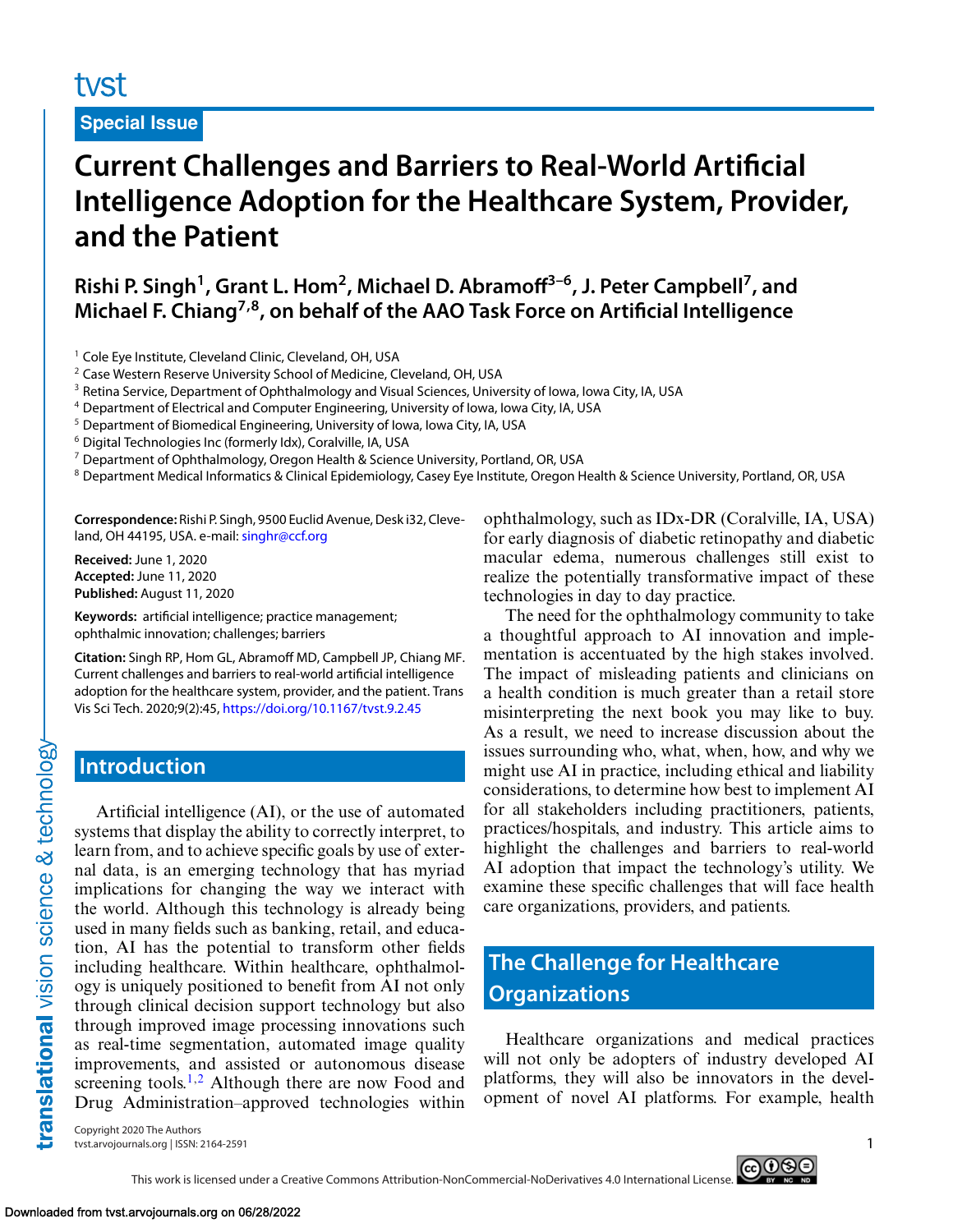systems can create independent AI for many aspects of their organizations such as billing. For clinical care, where regulatory approval is needed, health systems will play important research and development roles for new AI technology. Because health systems will be involved in both adopting and creating new AI platforms, organizations should consider the different challenges each option may present.

#### **Considerations for Adopting Existing AI Technology**

To successfully implement industry-developed AI, collaboration, and, transparency with vendors will be critical because of the potential liability healthcare systems take when utilizing AI technology for patient care. Moreover, the AI business is rapidly evolving, and identifying leading AI vendors will be challenging early on. One challenge for individual organizations is to determine how they should assess different vendors of AI platforms. Notably, the lack of established AI suppliers may make healthcare vulnerable to companies exaggerating their offerings with limited understanding of how to apply AI's abilities to healthcare needs. Early AI offerings may lack features such as interoperability and integration with existing electronic infrastructures and electronic health record  $(EHR)$  systems.<sup>3</sup> Furthermore, because of regulatory considerations, initial AI products will necessarily have narrow clinical utility (e.g., detection of referable diabetic retinopathy but not other retinal or ophthalmic disease), whereas what might most benefit the organization and society would be a broader use case and product. Therefore many opportunities exist for health systems and industry to codesign systems that are most clinically useful for providers.

Inherently, some AI algorithms, such as convolutional neural networks are "black boxes" in terms of which features are used to make decisions in AI models. Regulatory agencies are focused on safety and efficacy of these systems for a particular use case, but the healthcare community needs to carefully consider the relative risks and benefits of accepting an "uninterpretable" device compared with the current standard of care. It may be that we are willing to tolerate agnosticism of algorithm features if outcomes are improved in a meaningful way.[4](#page-5-0) On the other hand, the art of medicine has always allowed providers to use their judgment to tailor clinical care to an individual patient, which may be in an algorithm. Although we as a field consider the acceptability of block-box algorithms,<sup>[4](#page-5-0)</sup> advances in computer science and a push for interpretability from a regulatory perspective will likely lead to more explainable AI in the future.

In healthcare, very few technologies become commonplace without favorable financial reimbursement models, and it remains to be seen how this will work for AI. Telemedicine is a perfect example. Despite clear cost-effectiveness for remote delivery of care models, it wasn't until the recent worldwide COVID-19 pandemic that reimbursement for telemedicine services encouraged widespread utilization. In a relative value unit (RVU)–driven reimbursement system, we need to advocate for reimbursements that appropriately incentivize AI technology that leads to cost savings through improved efficiency, outcomes, or access to care. The American Medical Association Digital Medicine Payment Advisory Group and the U.S. Congress have been working on payment models based on the CPT(R) system, but reimbursement solutions remain unclear. The uncertainty regarding financial reimbursement may affect whether organizations choose to be early adopters of these technologies.

#### **Considerations for Organizations Developing Their Own AI Technology**

Developing organization-specific AI technology has a whole host of advantages such as system customizability to serve an organization's unique needs and better interoperability with the organization's existing infrastructure. However, organizations that choose to develop their own AI systems should be aware of the greater technical complexities of AI compared to previous technological innovations. One key component to successfully develop AI systems independently involves having the workforce to build, maintain, and improve AI systems. Knowledgeable personnel are likely to be in short supply during the early development of new systems, with Deloitte reporting that 68% of United States Information technology and related-services business leaders in their state of AI enterprise survey are concerned about a moderate to extreme AI skills gap.<sup>[5](#page-5-0)</sup> Consequently, will an AI skills gap limit an organization's adoption and development of AI technology? Each organization can develop some implementations to address this, but a sizable, knowledgeable workforce is needed to develop these systems and to teach non-experts (e.g. clinicians and support staff) how to use the technology and to quickly address problems clinicians may have.

Healthcare organizations will need to consider the human and material resources necessary for development and implementation of intramural AI systems. (1) Data infrastructure and storage is complex and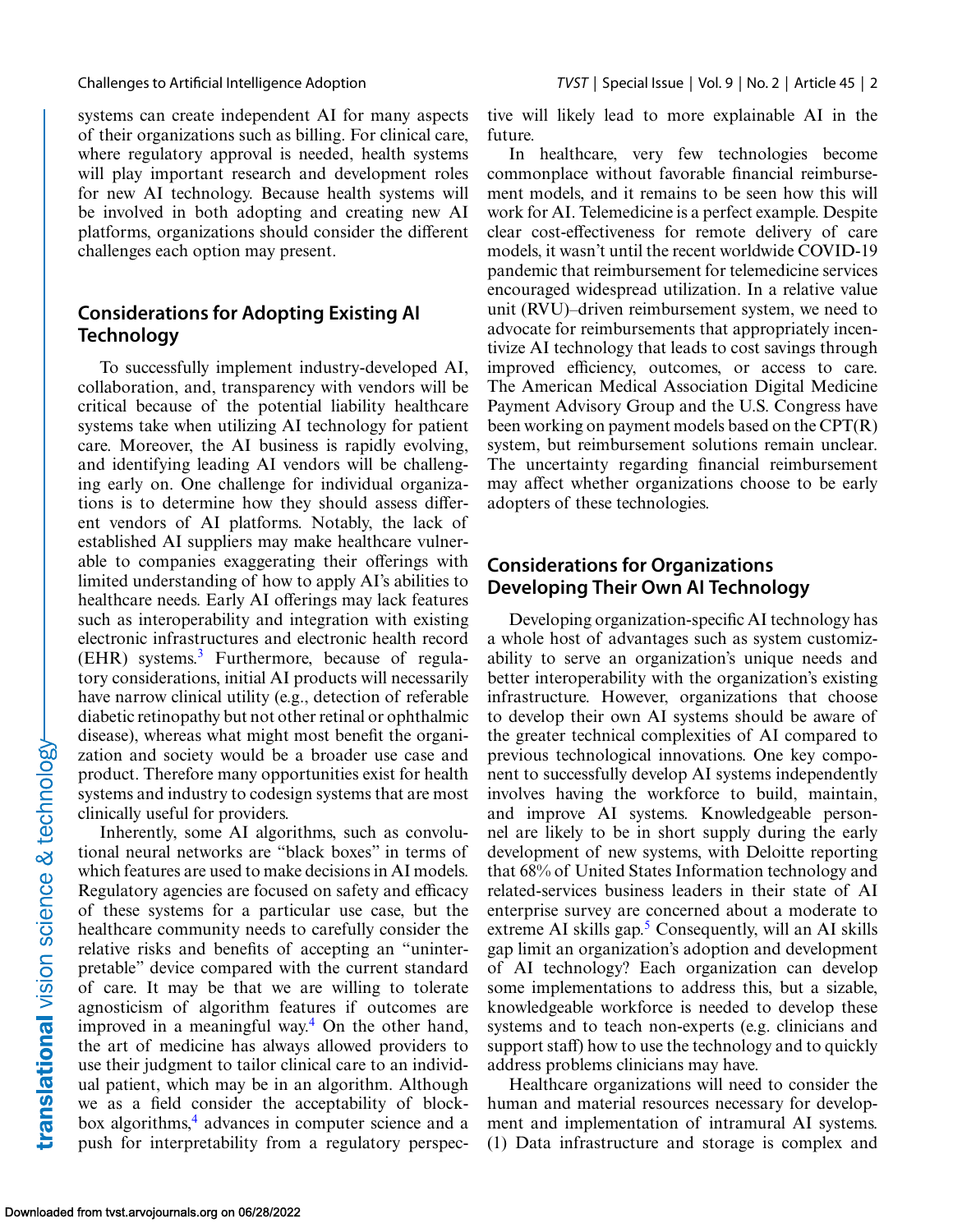expensive. (2) Data labeling is a laborious process that currently requires significant resources for novel AI development. Standard labeling protocols as part of clinical care may help with this but compliance with these labels is often noisy, which may complicate AI training. (3) The training of AI systems and quality improvement takes time. Labeling errors, for example, can impede training. Built-in biases can affect external performance. (4) Incorporating feedback regarding errors in the system requires both time and material efforts from clinician and programmers, which need to be accounted for. In reality, many practices lack the resources (e.g., financial, time, expertise) to stay up-to-date on the large systems needed to successfully maintain and operate an independent AI platform.

#### **Data Testing and Quality Improvement**

It remains to be seen how adopters of AI technology might play a role in refining and improving AI platforms. In health care, datasets used for training of AI platforms are often limited in some way, either by small numbers, biased demographics, or for example in the case of radiology, institutional scanning parameters. Thus, models trained in one context may fail to generalize to other contexts. In the same way that pharmaceutical companies are required to do post-marketing (phase IV) surveillance, the regulatory landscape for evaluating AI technologies in this manner post-approval remains ambiguous, however, there is a significant potential role for health care organizations to play here. The major limitations here are regulations regarding patient privacy and data sharing that will need to be addressed. Setting up a business associate agreement on data liability and ownership with a vendor requires an individual agreement with each specific vendor involved. High-quality data sampling is the best proxy for data sharing, but challenges exist for collecting representative datasets to predict for diverse populations. Data sampling methods may reduce the amount of stored and shared data needed to run models, but methods to monitor data quality will be needed to ensure accurate outcomes.<sup>[6](#page-5-0)</sup>

#### **The Role of "Company Culture" in Embracing AI**

Some organizations may value technological improvements such as AI more than others. AI is a potential paradigm shift for many aspects of health care delivery, and therefore systems will need to be adaptable to how the technology will disrupt the status quo. Organizations may question AI's value in their daily activities. Business leaders may lack understanding of how AI implementation can create value or have business goals that may not align with an AI implementation strategy. A recent *Harvard Business Review* article cites the integration of experts/business leaders and coders to build the AI system as the most commonly identified limitation to building a successful AI system.<sup>[7](#page-5-0)</sup> Consequently, building an AI implementation strategy that creates value for the organization requires a strategic approach, setting objectives, identifying key performance indices, and tracking return on investment. Notwithstanding, communicating that value to all staff members can be difficult if some feel that the value of AI does not align well with their goals. Understanding AI within the context of an organization's strategy takes time, planning, and clear communication that company culture needs to support. As a field, we lack clarity in terms of what a successful AI implementation looks like. The ophthalmic community should discuss and develop concrete objectives and key results that should be met to track successful implementation. Individual organizations may focus more on financial and clinical efficacy measures, but ophthalmic practices should also measure and share how new technology impacts our staff and our patients.

# **The Challenge for Health Care Providers**

#### **The AI Learning Curve**

Generally speaking, it is to the advantage of AI developers to make AI platforms user friendly.<sup>[8](#page-5-0)</sup> However, depending on the intended purpose of AI, there may be challenges integrating AI into daily clinical practice. Will physicians need to develop individual systems to coordinate AI results with EHR charting? With physicians already having varying levels of technology literacy, frustrations may be added as physicians learn how to incorporate and utilize AI platforms while struggling with existing technologies such as EHR. Furthermore, taking the time to understand how the AI algorithms operate may add more responsibilities that exacerbate physician burnout. For example, clinicians will need to consider the opportunity costs of utilizing AI technology to guide patient management versus seeing the patient in person. A world with autonomous AI clinical decision-making tools would likely have alert systems to advise the clinician of a problem. However, to minimize risk, these AI systems may be cautious in their approach to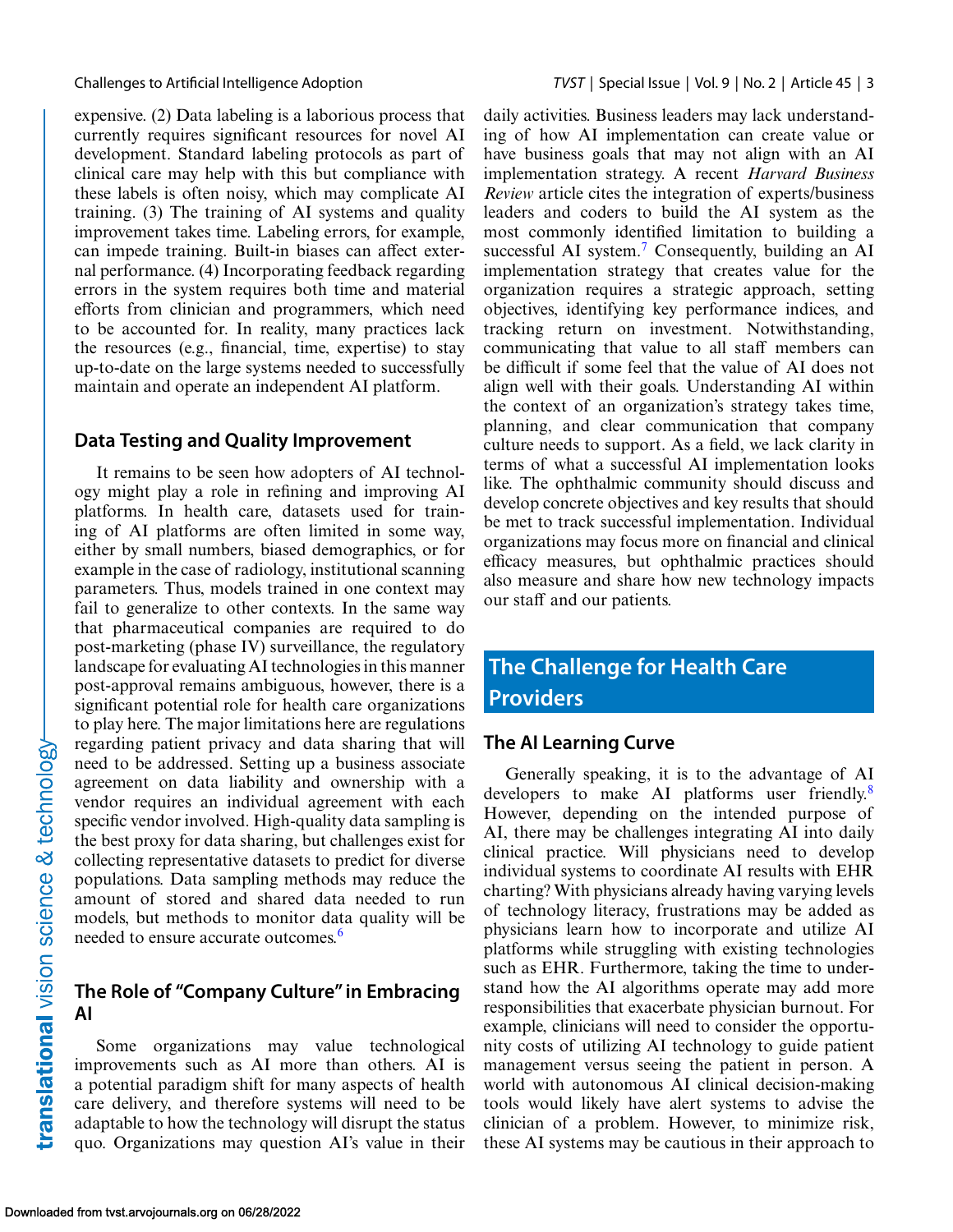alert and err on the side of over referral. Depending on how this system is created, physicians may be at risk for alert fatigue. Consequently, communication systems between AI platforms and providers need to be thoughtfully designed.

Physicians may also have concerns over bias built into AI technology. AI platforms are limited by the concept of "what goes in is what comes out," meaning that the algorithm is only as good as the data source teaching it. Consequently, depending on the condition that the AI platform is intended to address, clinicians may have concerns that the platform does not consider racial, ethnic, gender, and other sociodemographic characteristics that may be important to consider, as has been seen in other domains.<sup>9</sup> In the Framingham Heart study, $10$  nonwhite cardiovascular event risk predictions were slightly biased. Like any clinical decision making tool, including our own "clinical judgment," clinicians need to learn to be conscious of hidden biases that may affect clinical decision making and outcomes. This could be particularly important in AI therapeutic models where the outcome tells the physician to inject but the physician disagrees.

#### **Building an AI Competent Physician Workforce**

If the healthcare industry transitions to becoming AI reliant, then our training institutions have a responsibility to prepare current and future physicians and healthcare professionals to become AI competent. However, teaching approaches and the timing to add AI-related material into medical school curricula are unclear because medical schools do not know what a physician's job will look like in an AI world. This ambiguity creates uncertainty for what medical schools should embrace. Considering the current teaching environment, medical schools have different curricula around research and data science. Research and data skill sets will be important for future physicians to collaborate with AI developers to successfully implement new technologies, but what are the opportunity costs that we are willing to trade? An article by Paranjape and colleagues $11$  suggests that future physicians will need to develop knowledge of mathematical concepts, AI fundamentals, data science, and corresponding ethical and legal issues. However, current incentives for medical schools are not well aligned for building these skill sets, considering the already dense medical school curriculum and the limited teaching medical faculty who are AI competent and capable of teaching how to incorporate AI into clinical practice. AI competency should focus on outcome expectations and risk assessment with basic literacy being developed at the medical school level and further developed in clinical training.

### **Challenges for Patients**

#### **Will Patients Embrace This Technology?**

For AI technology to be successfully implemented, patients must consent to use this technology in their care. AI has the potential to change the paradigm for how health diagnoses and treatment recommendations are delivered to patients. Will patients be willing to accept a computer diagnosis versus one from a human because it saves time and money? In an autonomous diagnostic setting, will patients depend on nonexpert device operators for comfort and clarification? Coping with a diagnosis may be challenging before meeting with the provider to answer questions and explain the context or relevance of diagnosis to the patient. Above all else, humans can provide gentleness and compassion that machines cannot.

Moreover, a limiting factor to patients embracing the use of this technology is the trust that data collection is safe and secure. Patients may distrust "impersonal" data collection software such as AI to hold diagnoses and treatment information. A recent survey in the United States on AI indicates that data privacy is considered the most important issue when thinking about this technology.<sup>12</sup> How the ophthalmic community and healthcare industry implement AI may play a significant role in the patient's perceptions. For example, the implementation of AI at a physician's office versus a local drugstore may impact a patient's willingness to use this technology. There may be new concerns that AI platform developers will have access to patient data. Consequently, what trust and physician-patient confidentiality look like in an AI world merit consideration.

### **Outlook for the Future**

The purpose of this perspective was to sketch the barriers that need to be addressed for AI to become a success for healthcare organizations, providers, and patients. Within the realm of design, AI has been based upon maximally reducible characteristics aligned with the scientific knowledge of human clinician cognition, rather than proxy characteristics.<sup>13,14</sup> With regard to appropriate data usage, AI creators now must collect data in compliance with regulations and legislation, as well as maximum traceability from the data pedigree,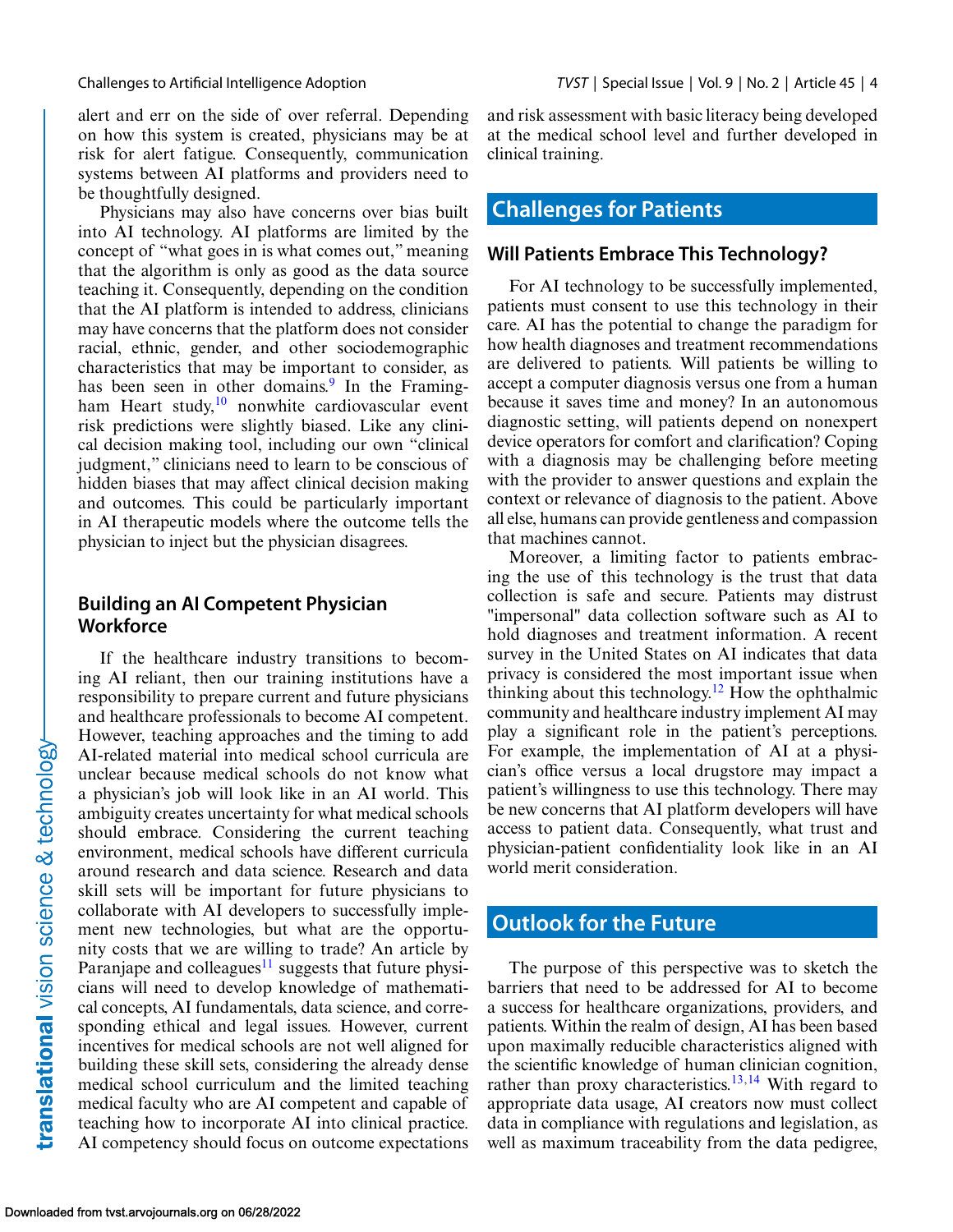and steward the data accordingly.<sup>15,16</sup> To maximize alignment among clinical workflow, evidence-based clinical standards of care, and practice patterns from the quality of care organizations, professional medical societies and patient organizations are expressing their views and establishing preferred practice patterns[.17](#page-5-0) In the realm of validation of safety, efficacy, and equity, reference standards are being validated against clinical outcomes or surrogate outcomes where appropriate to avoid subjectivity and intraobserver and interobserver issues with physicians and other human experts.<sup>13,16,18,19</sup> Finally, there are great examples of progress with inclusion of AI systems in standards of care where appropriate validations of safety, efficacy, and equity exist such as the inclusion of autonomous AI within the Standard of Diabetes Care stewarded by the American Diabetes Association.<sup>[20](#page-5-0)</sup>

The initial integration woes of the AI system are solved by adding them to existing medical records systems through industry standards such as DICOM, HITECH, FHIR, and  $HL7<sup>21</sup>$  $HL7<sup>21</sup>$  $HL7<sup>21</sup>$  Lastly the assignment of liability or other protections is being defined based on the accountability principle for the autonomous AI output commensurate with indications[.13](#page-5-0) Last year, the AMA included in its AI policy that autonomous AI creators are responsible and liable if any harm should be caused by the diagnostic system they create.<sup>[13,22,23](#page-5-0)</sup> This is most pertinent for autonomous AI, where it would be ill-suited to expect a provider to be held liable for a diagnosis that is out of scope and comfort level from their usual practice and expertise.

### **Conclusions**

AI is poised to be a technology that dramatically shapes the future of ophthalmic practices in multiple ways. However, there will be both predictable and unforeseen challenges that arise with the implementation of AI in clinical medicine. In this article, we have discussed some challenges that the ophthalmic and healthcare communities need to consider as AI technology improves and becomes available for clinical use. Even if ophthalmic practices embrace AI technology, important unknown variables to successful AI adoption are the response of patients to this technology and the impact on the physician-patient relationship. As AI technology continues to be developed and adopted, we encourage continued collaboration among all stakeholders including providers, industry, and patients to best support each party's respective interests and to ensure optimal outcomes for our patients.

#### **Acknowledgments**

Supported by Grants R01EY19474, K12EY27720, and P30EY10572 from the National Institutes of Health (Bethesda, MD), by grant SCH-1622679 from the National Science Foundation (Arlington, VA), and by unrestricted departmental funding and a Career Development Award from Research to Prevent Blindness for MFC and JPC.

Michael F. Chiang, MD (Chair), Departments of Ophthalmology and Medical Informatics & Clinical Epidemiology, Casey Eye Institute, Oregon Health & Science University, Portland, OR, USA.

Michael D. Abràmoff, MD, PhD, Retina Service, Departments of Ophthalmology and Visual Sciences, Electrical and Computer Engineering, and Biomedical Engineering, University of Iowa, Iowa City, IA, USA; IDx, Coralville, IA, USA.

J. Peter Campbell, MD, MPH, Department of Ophthalmology, Oregon Health & Science University, Portland, OR, USA.

Pearse A. Keane, MD, FRCOphth, Institute of Ophthalmology, University College London, UK; Medical Retina Service, Moorfields Eye Hospital NHS Foundation Trust, London, UK.

Aaron Y. Lee, MD, MSCI, Department of Ophthalmology, University of Washington, Seattle, WA, USA.

Flora C. Lum, MD, American Academy of Ophthalmology, San Francisco, CA, USA.

Michael X. Repka, MD, MBA, Wilmer Eye institute, Johns Hopkins University, Baltimore, MD, USA.

Rishi P. Singh, MD, Cole Eye Institute, Cleveland Clinic, Cleveland, OH, USA.

Daniel Ting, MD, PhD, Singapore National Eye Center, Duke-NUS Medical School, Singapore, Singapore.

Disclosure: **R.P. Singh,** Alcon (C), Genentech (C), Novartis (C), Apellis (F), Bayer (C), Carl Zeiss Meditec (C), Aerie (F), Graybug (F), Regeneron (C); **G.L. Hom,** None; **M.D. Abramoff,** Digital Technologies (I, F,E,P,S), Alimera (F); **J.P. Campbell,** Genentech (F); **M.F. Chiang,** National Institutes of Health (F),